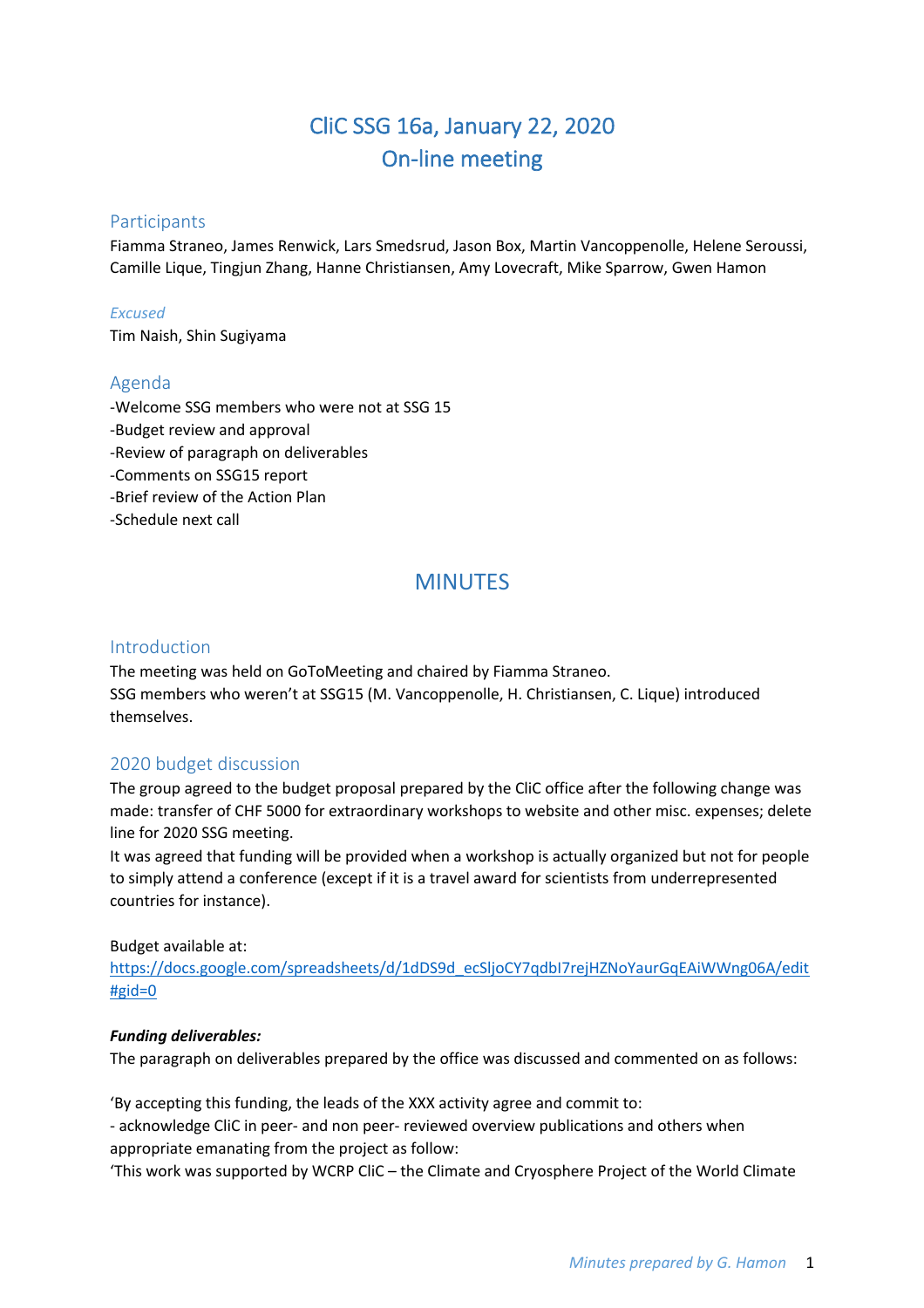Research Programme.';

- ask each funded participant to provide the CliC office with a statement, figure, picture, to be posted online, including on social media, during or the day after the meeting;

- acknowledge CliC's support during the meeting by showing its logo on PPT slides;

- send a one page summary of the meeting, including the outcomes, a science highlight, a group picture, the agenda and list of participantsto the CliC office at the latest 10 days after the end of the meeting. The one pager should also include the next steps and long term objectives of the activity. '

## CliC SSG15 report

The group was reminded that the deadline for comments on the SSG15 report was on January 28.

## CliC Action Plan

It was agreed to focus the next conference call on the current set of CliC Activities and discuss whether some of them should be terminated. The group emphasized that the activity leads should be reminded that CliC funding isn't open ended. The office will prepare a list of the current activities and their accomplishments and long term plans for the next call.

The Action Plan update will follow this discussion.

## AOB

-The group agreed to not organize an SSG meeting in 2020 but rather to take the opportunity to meet at conferences/meetings . The office will send out a Doodle Poll to find out which major meetings the SSG members are planning to attend this year.

-The idea of starting a PermaMIP was discussed.

-It was mentionned that new activities should be encouraged by sending out a call.

-The need to update the website was emphasized as a high priority.

## Next call

The 2nd 2020 Call will be held the week of February 24. The office will send a Doodle Poll to find a suitable date.

The call will focus on:

-review of ongoing CliC activities

-identify research gaps

-encourage phasing out of some activities when appropriate.